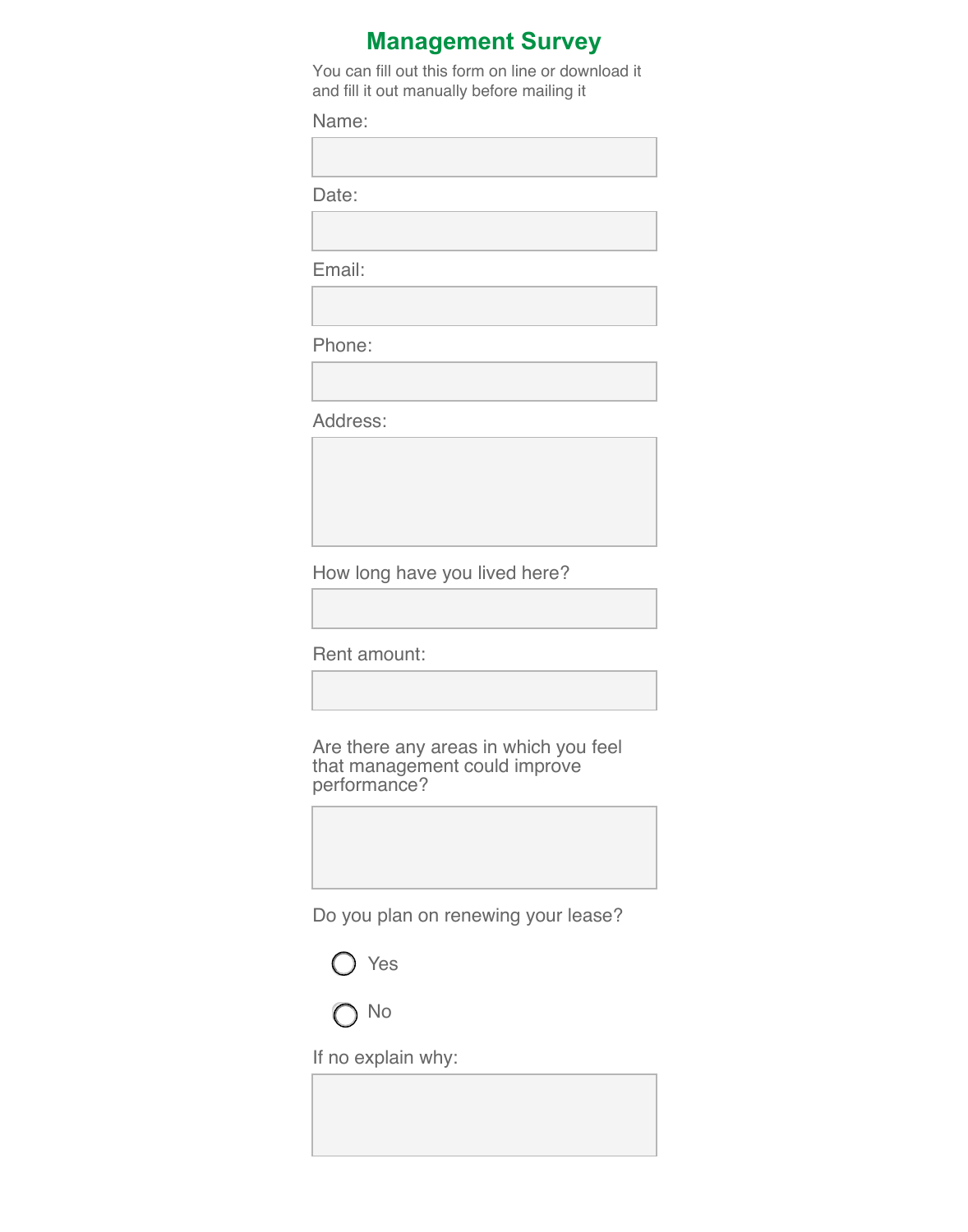How did you hear about us?

| Sign                                                                         |
|------------------------------------------------------------------------------|
| Referral                                                                     |
| Advertisement                                                                |
| Website                                                                      |
| What were the most important things to<br>you in searching for an apartment? |
| Location                                                                     |
| Price                                                                        |
| <b>School District</b>                                                       |
| <b>Reputation of Management</b>                                              |
| <b>Unit Size</b>                                                             |
| Other:                                                                       |
|                                                                              |
| Have you found management to be<br>courteous and helpful?                    |

|  | د،<br>7<br>Ξ |
|--|--------------|
|--|--------------|



 $\bigcirc$  Not at all

Comments: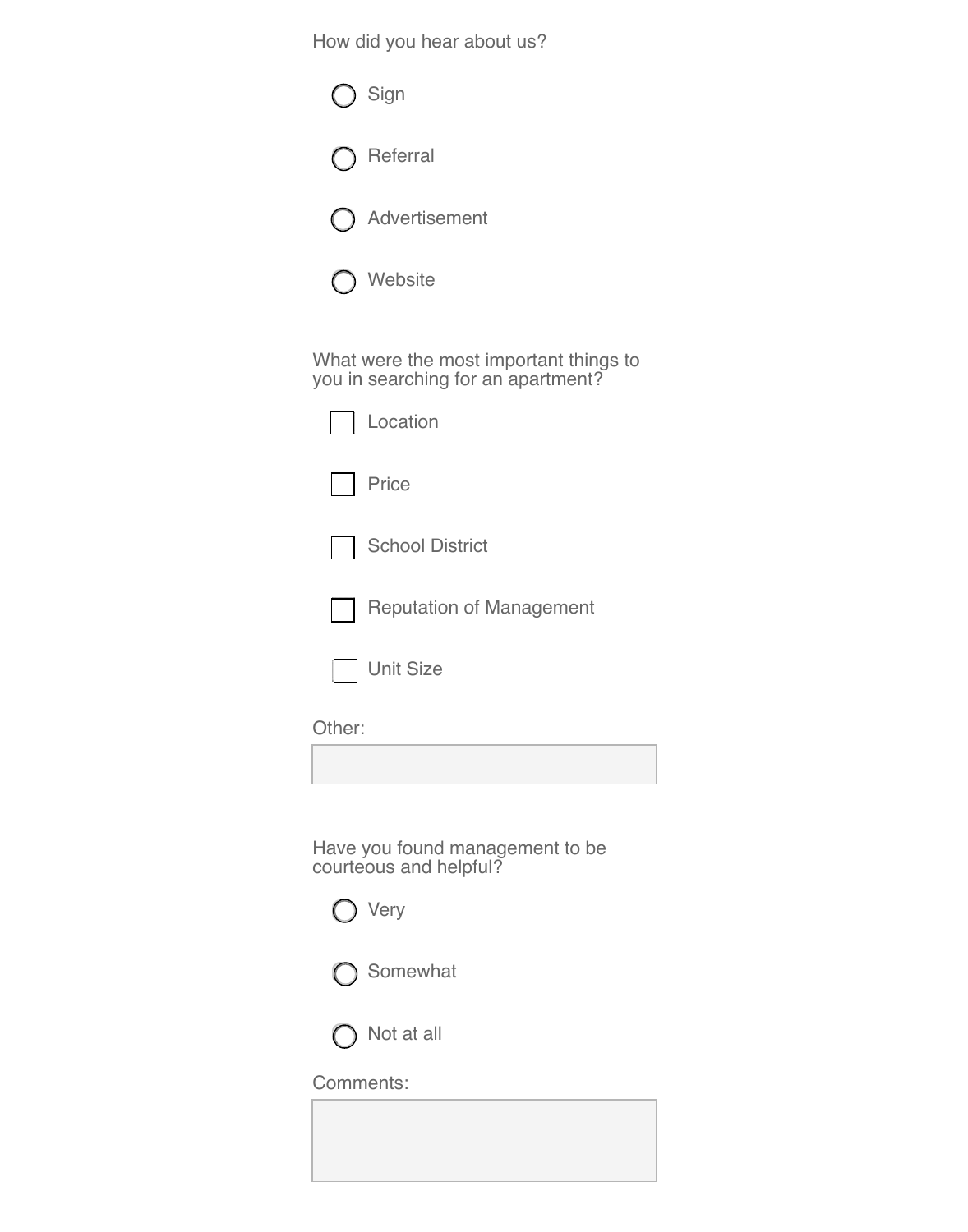Are maintenance calls fixed within 24 hours?

| ) Always  |
|-----------|
| Sometimes |

| $\subset$ | <b>Never</b> |
|-----------|--------------|
|-----------|--------------|

Has snow removal and lawn care been prompt?







Comments:

Was your apartment properly prepared for occupancy when you moved in?

|--|--|



If no, check:



General Cleaning







Other/Comments: